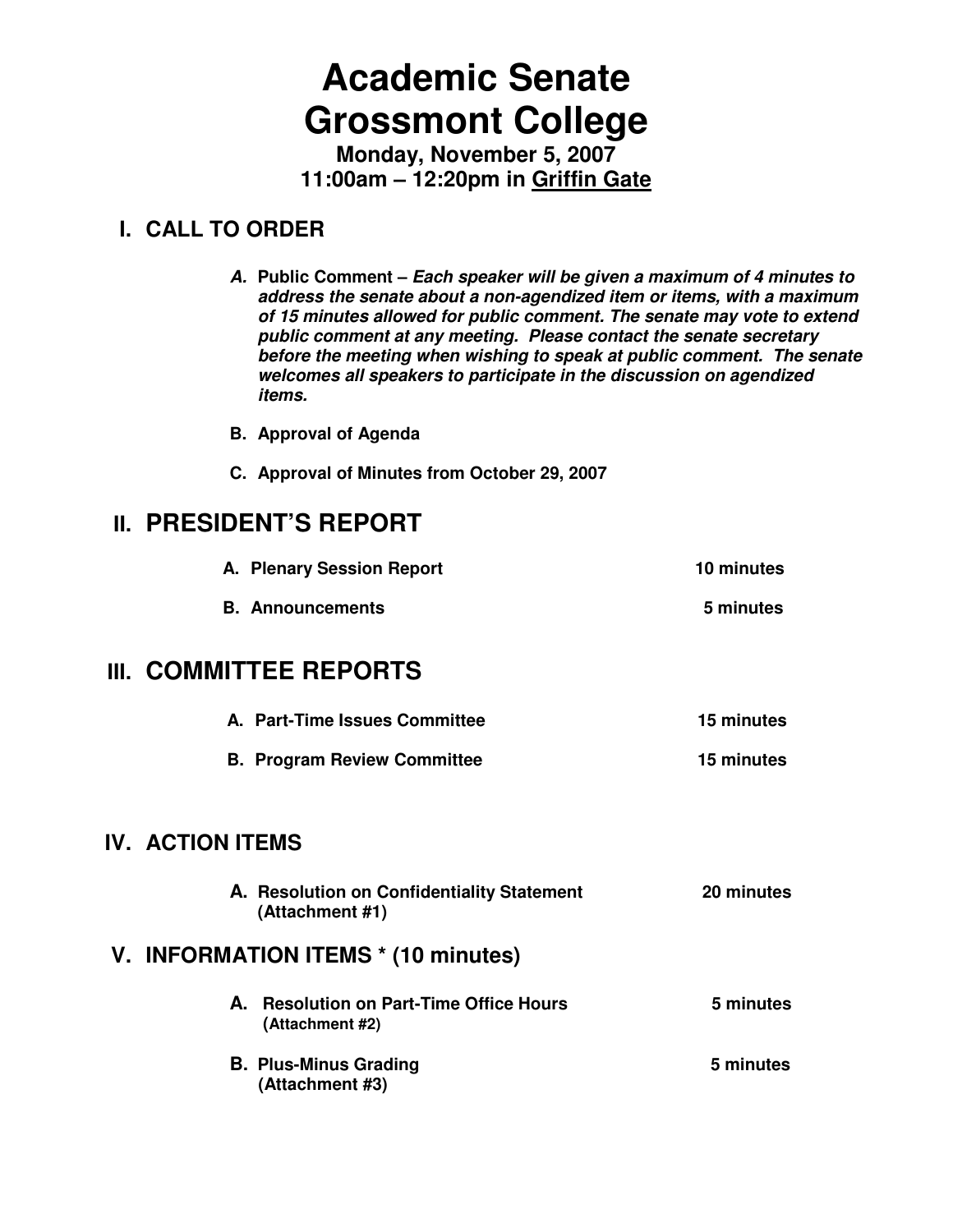**\*The Academic Senate may move information items to action upon a majority vote.** 

# **Academic Senate Grossmont College**

#### **Minutes of the Meeting – October 29, 2007**

**PRESENT:** Chris Hill (President); Scott Barr (Senate Officer at Large); Laura Burger (Senate Officer at Large); Jeff Lehman (Senate Officer at Large); Raul Sandelin (Senate Officer at Large); P.J.Ortmeier, (Administration of Justice); Jennifer Carmean (ASL); Jennifer Bennett (Art); Gregg Robinson (Behavioral Sciences); Virginia Dudley, Michelle Perchez (Biological Sciences); Judith Zander, (Business Administration); Linda Snider, Barb Gillespie (Business Office Technology); Rick Kirby, Don Ridgway (Cardiovascular Technology); Martin Larter, Diana Vance (Chemistry); Sheridan Dewolf, (Child Development); Joel Castellaw, Jill Carleton, Victoria Howitt (Communication); Janet Gelb, Diane Mayne-Stafford (Computer Science); Donne Leigh, Debbie Lim, (Counseling); (Culinary Arts); Kathy Meyers (Dance); Jane Nolan, Carl Fielden (Disabled Student Services); Judd Curran (Earth Sciences); Oralee Holder Joan Ahrens, Tony Ding, Tate Hurvitz, Micah Jendian (English); Pat Bennett, Nancy Herzfeld-Pipkin, Barbara Loveless (ESL); Sylvia Montejano, Pearl Lopez (EOPS); Jim Symington, Randy Abshier, Jamie Ivers, Larry Larsen (Exercise Science and Wellness); (Foreign Language); Devon Atchison (History); Priscilla Rogers (International Business); Pat Morrison (Library); Jenny VandenEynden, Susan Working, Ray Funk, , Shirley Pereira (Math); Evan Wirig, William Snead (Media Communications); (Music); (Nursing); (Occupational Therapy); David Milroy (Part-Time Representatives); Zoe Close (Philosophy, Humanities & Religious Studies); Ross Cohen (Physics, Astronomy, & Physical Sciences); Joe Braunwarth, Brian Jennings (Political Economy); Lorenda Seibold-Phalan (Respiratory Therapy); Craig Everett (Theatre Arts).

**ABSENT:** Sue Gonda (Vice President); Lance Parr, Tina Young (Administration of Justice); (ASL); Jim Wilsterman, Marion DeKoning (Art); Israel Cardona, Amy Ramos (Behavioral Sciences); Michael Golden (Biological Sciences); Evan Enowitz (Business Administration); (Business Office Technology); (Cardiovascular Technology); (Chemistry); Amy Obegi (Child Development); (Communication); (Computer Science); Tom Gamboa (Cross Cultural Studies); (Counseling); Joe Orate (Culinary Arts); (Dance); (Disabled Student Services); Jenny Duncan(Earth Sciences); Adelle Schmitt (English); (ESL); (EOPS); (Exercise Science and Wellness); Paul Vincent, Yolanda Guerrero, Carmen Hernandez, Edda Temoche-Wedele (Foreign Language); Sue Gonda, (History); (International Business); (LRC); Corey Manchester (Math); (Media Communications); Derek Cannon, Paul Kurokawa Steve Baker (Music); Roland Estrella (Nursing); Christine Vicino (Occupational Therapy); (Part Time Representatives); Bill Hoaglin (Philosophy, Humanities & Religious Studies); (Physics, Astronomy, & Physical Sciences); (Political Economy); Barry Winn (Respiratory Therapy); Beth Duggan (Theatre Arts).

**GUESTS**: Beth Smith – Grossmont College Faculty & State Academic Senate Representative Debbie Yaddow – Grossmont College, Interim Assoc. Dean Health Professions

**RECORDER**: Tasa Campos

#### **I. CALL TO ORDER**

**A. Public Comment**  None

#### **B. Approval of Agenda**

A motion was made to approve the day's agenda. M/S/U Wirig/Montejano

#### **C. Approval of Minutes from September 17, 2007**

A motion was made to approve the minutes from the September 17, 2007 meeting.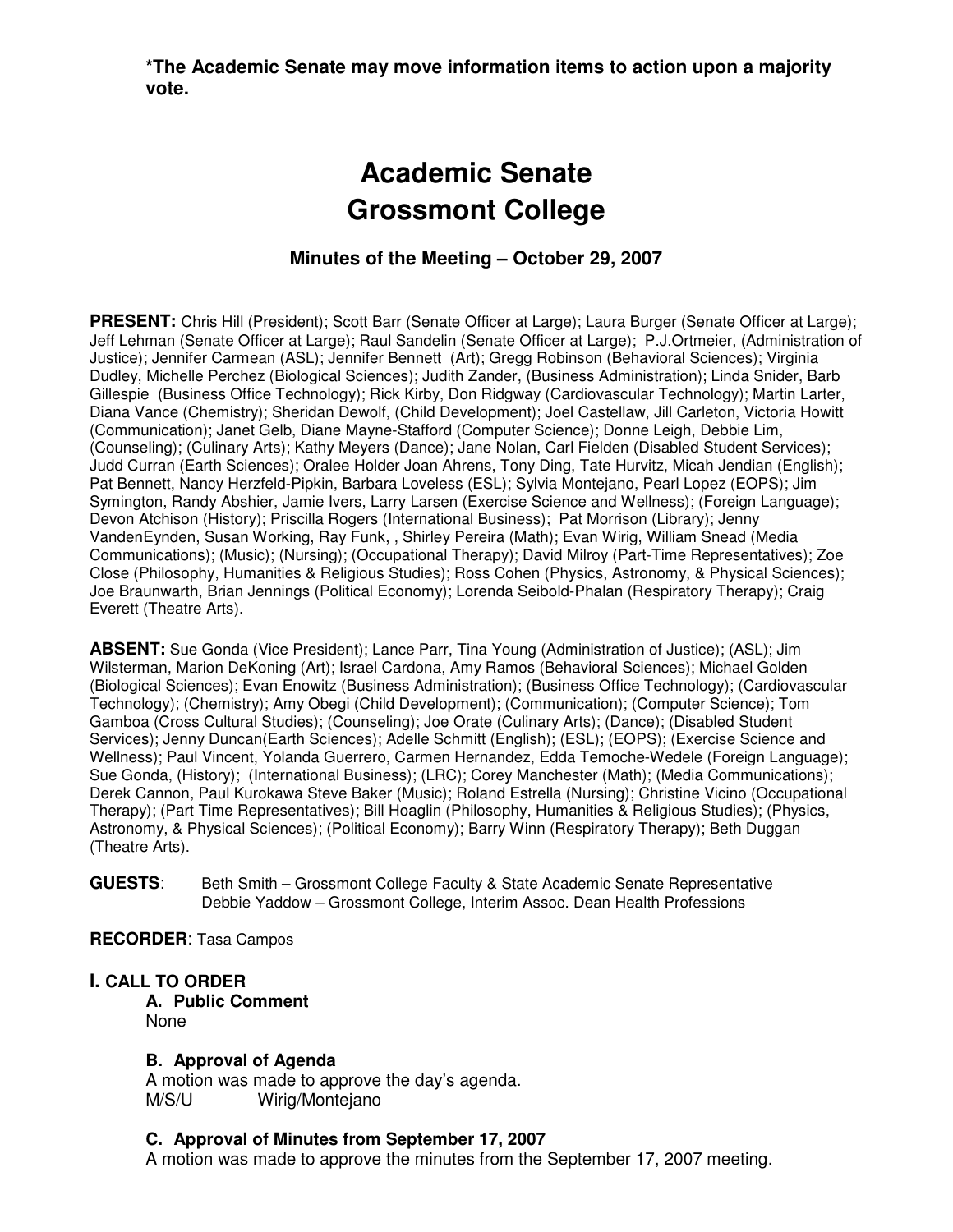# M/S/U Mayne-Stafford/Wirig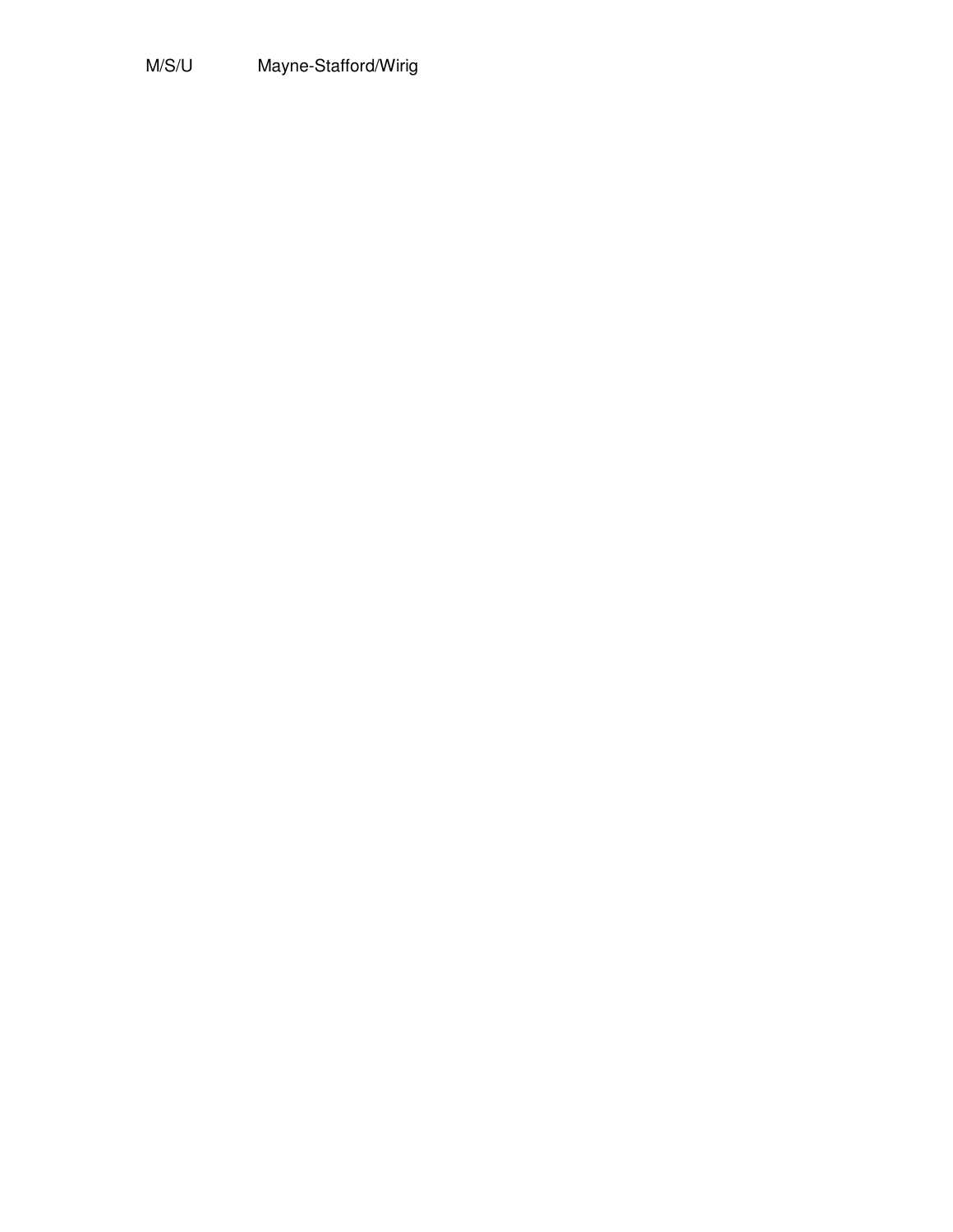#### **II. PRESIDENT'S REPORT**

#### A. **Nursing Program Update**

Chris welcomed Debbie Yaddow, Interim Associate Dean Health Services to give an update on the Nursing Department situation. Debbie reported on the following:

- Nursing is fully staffed.
- In September the NLAC Accreditation Team will visit.
- Faculty is working on Self-Study.
- Nursing faculty still dealing with issues of salaries variations.
- Site visit fall of 2008.
- Working on long term issues.
- The current grant runs through spring 2008.

The group had a brief question and answer session. Debbie was thanked for her time.

#### **B. Call for Election Committee Volunteers**

Chris reported the nominations for Part Time Faculty Representative Election closed on Monday, September 24. There are two candidates; Lee Johnson, Mathematics, and Alan Renga, History. Ballots will start being distributed tomorrow, Tuesday, October 2. An Election Committee is needed to assist with the counting of the ballots. Chris asked for any volunteers. The following faculty volunteered:

- Devon Atchison
- David Milroy
- Jane Nolan
- Michele Perchez

An email will be sent out to the committee with additional information.

#### **C. Announcements**

Chris reported on the following announcements:

- William Snead has volunteered to serve as the Senate Parliamentarian. Chris thanked William.
- ACCJC Accreditation Committee is looking for volunteers to sit on Accreditation Visiting Teams. An email has been sent out with information. If interested, please respond to Chris by email.
- Basic Skills Initiative a brochure was distributed for review. If interest in more information please visit the website at www.ccbsi.org
- State Academic Senate Plenary Fall 2007 Session is scheduled for November 1 November 3.
- Teaching institutes will be coming up in February and March 2008.
- A Faculty Leadership Institute will be held June 12 14, 2008.
- A Curriculum Institute will be held July 10 12, 2008.
- If interested in more information on any of the upcoming institutes visit the website at www.ASCCC.org Contract Chris if interested in attending.

#### **III. COMMITTEE REPORTS**

None

#### **IV. ACTION ITEMS**

#### **A. Board Policy on Sexual & Other Assaults – Attachment #1**

The group reviewed BP 3540 and AP 3540 Sexual and Other Assaults Occurring on District Property. The Senate will need to review and approve or not approve. The process was discussed with focus on AP 3540. Concern was expressed regarding no protection or additional information for the alleged/accused. The District does not currently have a policy for the alleged/accused. Zoe Close gave a brief description of the Union's views. Other colleges and/or institutions have processes in place that can be reviewed. The group decided the policy would be brought back at a later date once more information has been collected.

#### **B. Board Policy on Child Abuse – Attachments #2, #3, and Hand out**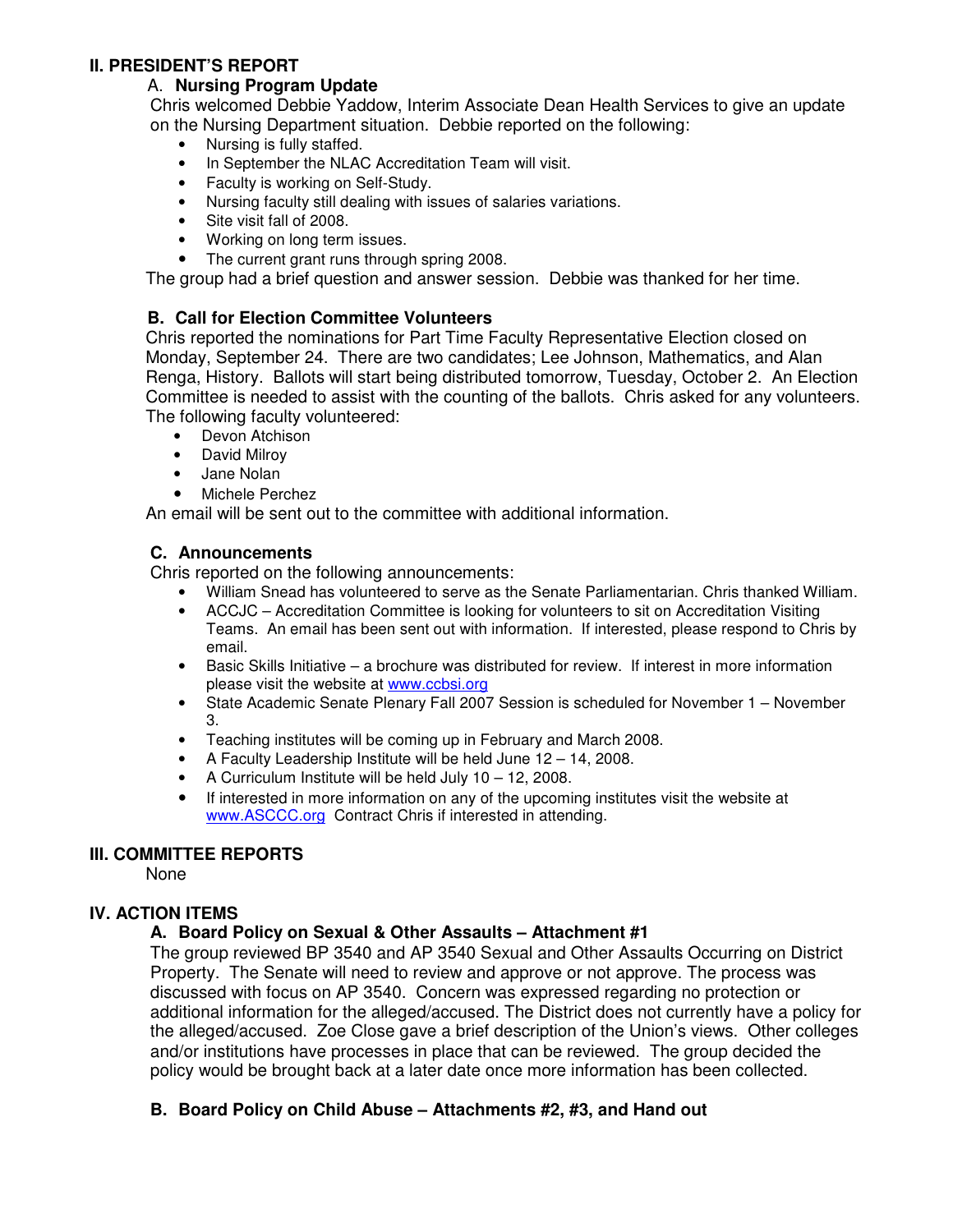The group reviewed BP 3518 and AP 3518 Child Abuse Reporting and two additional hand outs on the information. The group discussed, in depth, the following information and concerns:

- Should faculty be mandated reporters
- Review of the visual chart on the process.
- Would the reporting only apply to students under 18 years of age in your classes
- No way to know if under 18 years of age.
- Union issues Zoe reported a workshop had been held during last flex week regarding this information with a Union Attorney leading it. The attorney advised it is in the best interest of faculty not to become mandated reporters.
- The District view is no.
- Questions on how the law should be interpreted.
- What constitutes regular basis and what does it mean.
- Penal codes descriptions.
- District would have to provide training.
- Faculty are teachers and the college is a public school but does the law pertain to us or K-12.
- A task force at the state level is being developed to review.
- Is it or is it not unethical to not have the process/policy.
- What is the legislative history of the statute
- It was suggested the Academic Senate develop a resolution to clarify legislation.
- Are Universities dealing with the same questions
- All situations regarding the process/policy are different.
- The Union will schedule an additional meeting/workshop with an attorney to discuss the process/policy.
- Is there an in-house resource.

Chris requested the group please review the information on the distributions and the web links listed in the handouts. Please discuss with faculty in your departments. It is hoped the Senate will be able to make a recommendation to the District at the next meeting.

A motion was made stating "Prior to putting the policy in place the Academic Senate requests the District to provide an information and legal workshop by outside experts. M/S/ Close/Carmean

Additional discussion occurred.

A motion was made to table the previous motion. M/S/P Castellaw/Burger A head count was taken, 2/3 of the group was required. The motion passed.

#### **V. INFORMATION ITEMS**

These items were provided for information and will be discussed at the next meeting.

#### **A. SLO Coordinator – Attachment #4**

SLO Coordinator nominations will be accepted between today and the next Academic Senate meeting on Monday, October 15. Please forward any names to Chris Hill by email. Chuck Passentino was nominated. Chris will follow up with Chuck. The SLO Coordinator will be working on developing a college wide SLO Plan.

#### **B. Distance Education Coordinator – Attachment #5**

Distance Education Coordinator nomination will be accepted between today and the next Academic Senate meeting on Monday, October 15. Please forward any names to Chris Hill by email.

#### **VI. OTHER**

Meeting adjourned at 12:20 p.m.

**\*The next meeting will be on October 15, 2007 in Room 325-A.** CH:tmc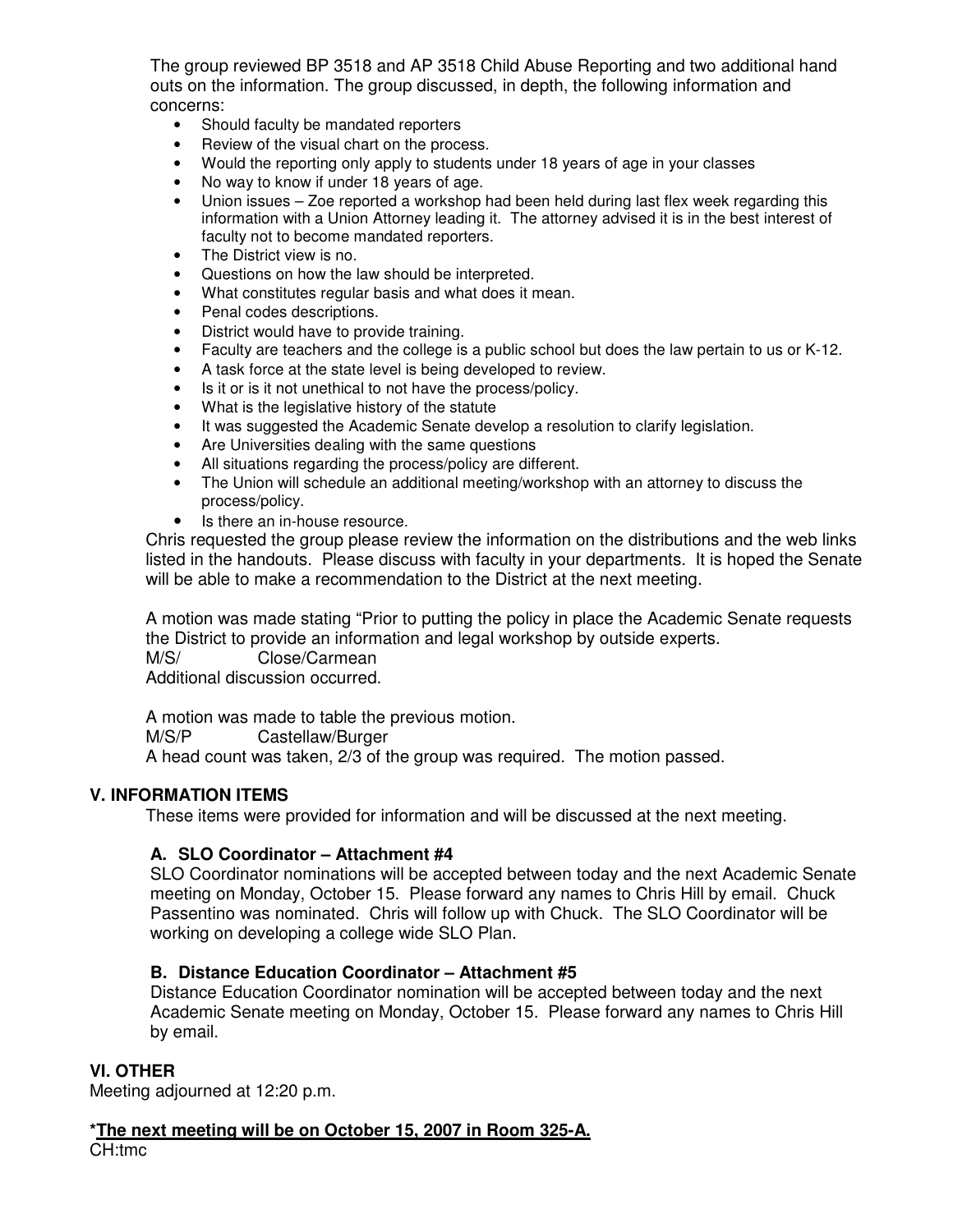#### **President's Report – October 15, 2007 Attachment #1**

### **The Community College Initiative: Proposition 92**

Community Colleges Funding, Governance, Fees. Initiative Constitutional Amendment and Statute on the statewide ballot Feb. 5, 2008

Proposition 92 would establish in the state constitution a system of independent public community college districts and Board of Governors. It requires minimum levels of state funding for school districts and community college districts to be calculated separately, using different criteria, and appropriated separately. It would set community college fees at \$15 a unit and limit future fee increases.

### **Proponents Say**

- 1. Community college funding is severed from K-12, allowing both segments to be funded by criteria that are relevant to each without raising taxes.
- 2. Minimum levels of state funding are required based on growth in the state's college age population.
- 3. Reducing fees to \$15 and capping their increase makes them predictable and increases access.
- 4. New federal legislation coupled with \$15 fees will mean more financial aid for the state's lowest income students.
- 5. Local government, locally elected boards are protected.
- 6. Proposition 98 continues to be protected by requiring a 2/3 vote to suspend it.
- 7. The California Community Colleges Board of Governors acquires some independence, reducing political interference.

### **Opponents Say**

- 1. Proposition 92 increases funding without adding increased accountability.
- 2. The loss of fee revenue to community college funding will be over \$70 million in 2007-08.
- 3. Funding will be increased even if there is no increase in enrollment.
- 4. State funding will be increased by millions of dollars without any increased revenue to cover it.
- 5. Funding increases will be at the expense of other programs such as UC, CSU, preschool education, health and other programs.
- 6. Making any changes found to be necessary will be next to impossible because changes require 4/5 vote of the legislature.
- 7. Prop. 92 does not address the long-term needs of public education.

**Supporters** include Community College League of California, Californians for Improving Community Colleges, California Federation of Teachers, Community College Association, Los Angeles College Faculty Guild, Faculty Association of California Community Colleges, CSEA, Sacramento Chamber of Commerce

**Opponents** include California Chamber of Commerce, California Taxpayers Association, California Teachers Association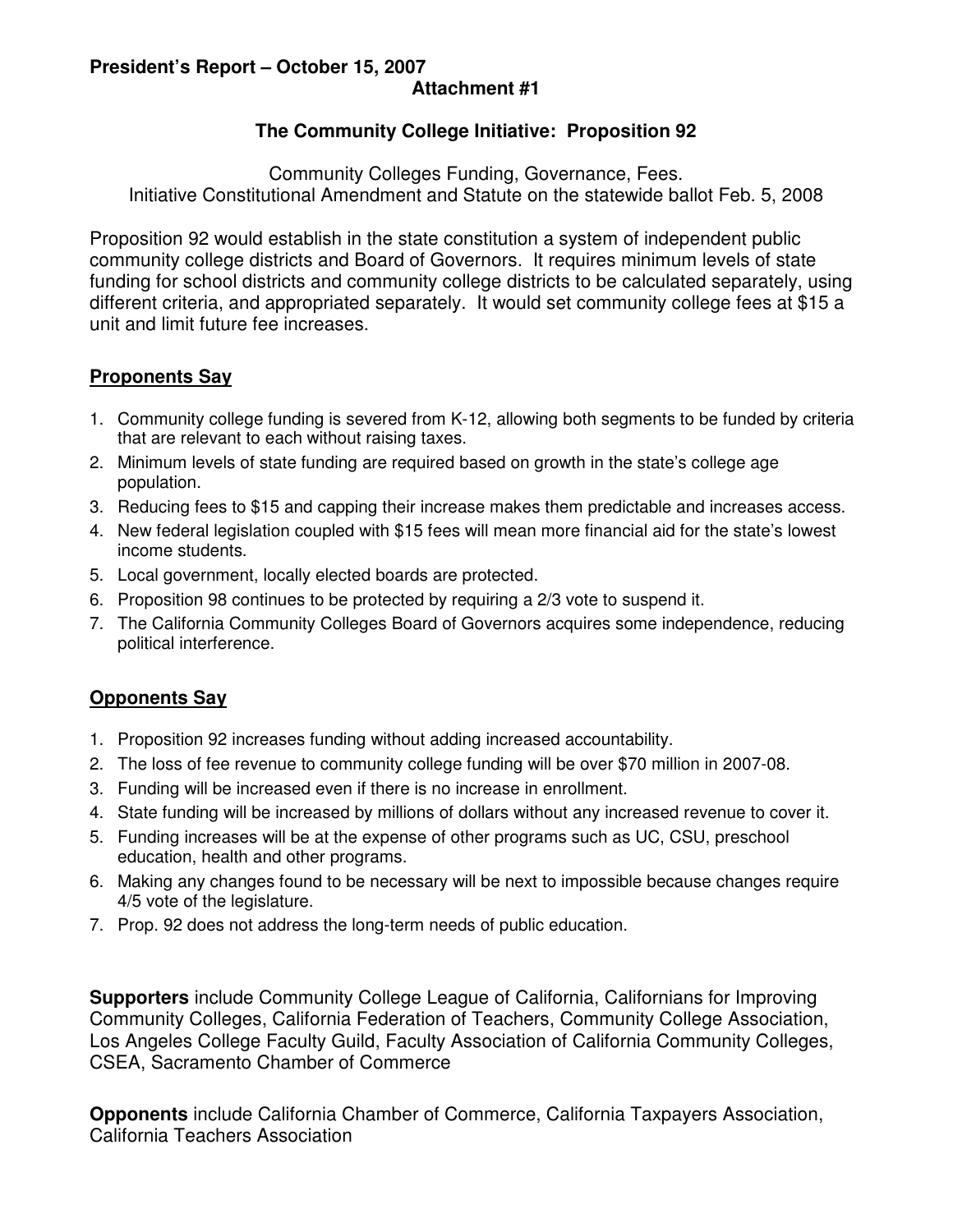#### **Attachment #2**

#### **Motion on Administrative Procedure 3518 – Child Abuse**

Given that the Child Abuse Reporting Act is complex and that the responsibility of community college faculty remains ambiguous, the Academic Senate of Grossmont College requests that the District arrange with external experts for the presentation of a comprehensive workshop on the subject of "Community College Faculty and Child Abuse Reporting." The Academic Senate will defer any further deliberation on the Administrative Procedures governed by Board Policy 3518 until after such presentation is made.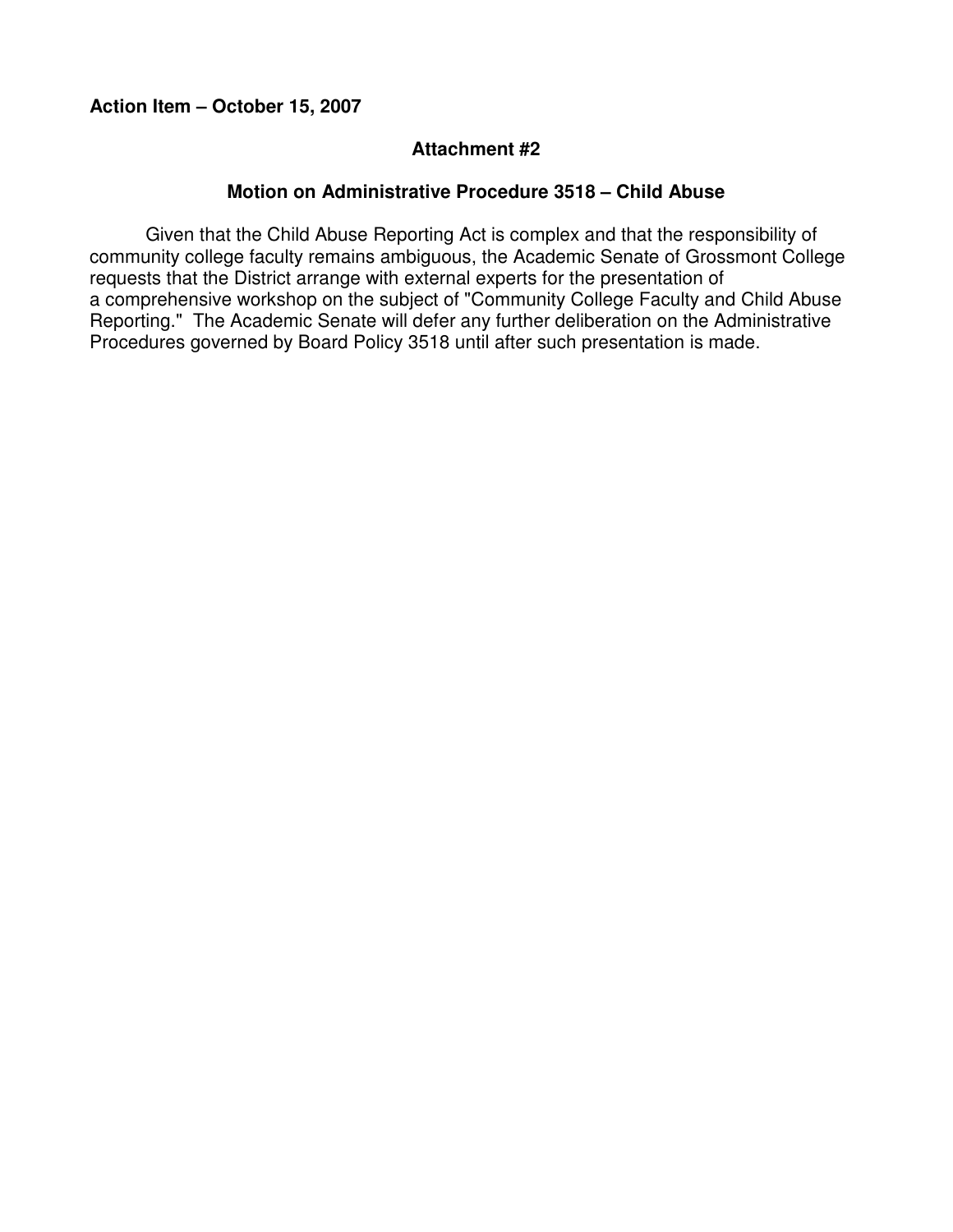### **Attachment #3 AP 3720 Computer and Network Use**

Reference: Education Code Section 70902; Board Policies 3720, 4030; Title 5 Sections 58050, 58164, 58168, 58170, 58172; Federal Rules of Civil Procedure, Rules 16, 26, 33, 34, 37, 45

Date Issued: May 25, 2006 Updated: TBD

#### **Overview**

The District Computer and Network systems are the sole property of the Grossmont-Cuyamaca Community College District. They may not be used by any person without the proper authorization of the District. The Computer and Network systems are for District instructional and work related purposes only.

This procedure applies to all District students, employees, officers and others granted use of District information resources. This procedure refers to all District information resources whether individually controlled or shared, stand-alone or networked. It applies to all computer and computer communication facilities owned, leased, operated, or contracted by the District. This includes personal computers, workstations, mainframes, minicomputers, and associated peripherals, software and information resources, regardless of whether used for administration, research, teaching or other purposes.

#### **Nondiscrimination Statement of Principles**

All users have the right to be free from any conduct connected with the use of Grossmont-Cuyamaca Community College District (GCCCD) computing systems which discriminates against any person. Discriminatory conduct includes, but is not limited to, written or graphic conduct that satisfies one of the following conditions: (1) harasses, denigrates or shows hostility or aversion toward an individual or group based on that person's gender, sexual orientation, race, color, national origin or disability, or (2) has the purpose or effect of creating a hostile, intimidating, or offensive environment. "Harassing conduct" and "hostile environment" are defined below:

- "Harassing conduct" includes, but is not limited to, the following: epithets, slurs, negative stereotyping, or threatening, intimidating, or hostile acts, that relate to race, color, national origin, gender, sexual orientation, or disability. This includes acts that purport to be "jokes" or "pranks," but that are hostile or demeaning.
- A "hostile environment" is established when harassing conduct is sufficiently severe, pervasive or persistent so as to interfere with or limit the ability of an individual to participate in or benefit from the GCCCD computing systems.

Any user who believes he or she has been subject to a hostile environment or discrimination on the basis of race, color, national origin, gender, sexual orientation, or disability may inform the system administrator or the appropriate college or district administrator. Upon receiving any such complaint, GCCCD will process the complaint in accordance with established grievance procedures. **AP 3720 Computer and Network Use (Page 2 of 5)** 

#### **Academic Freedom**

Users of these systems have rights that may be protected by federal, state, and local laws. This procedure shall not be interpreted in a manner which would abrogate any provision of the District Policy on Academic Freedom (Board Policy 4030).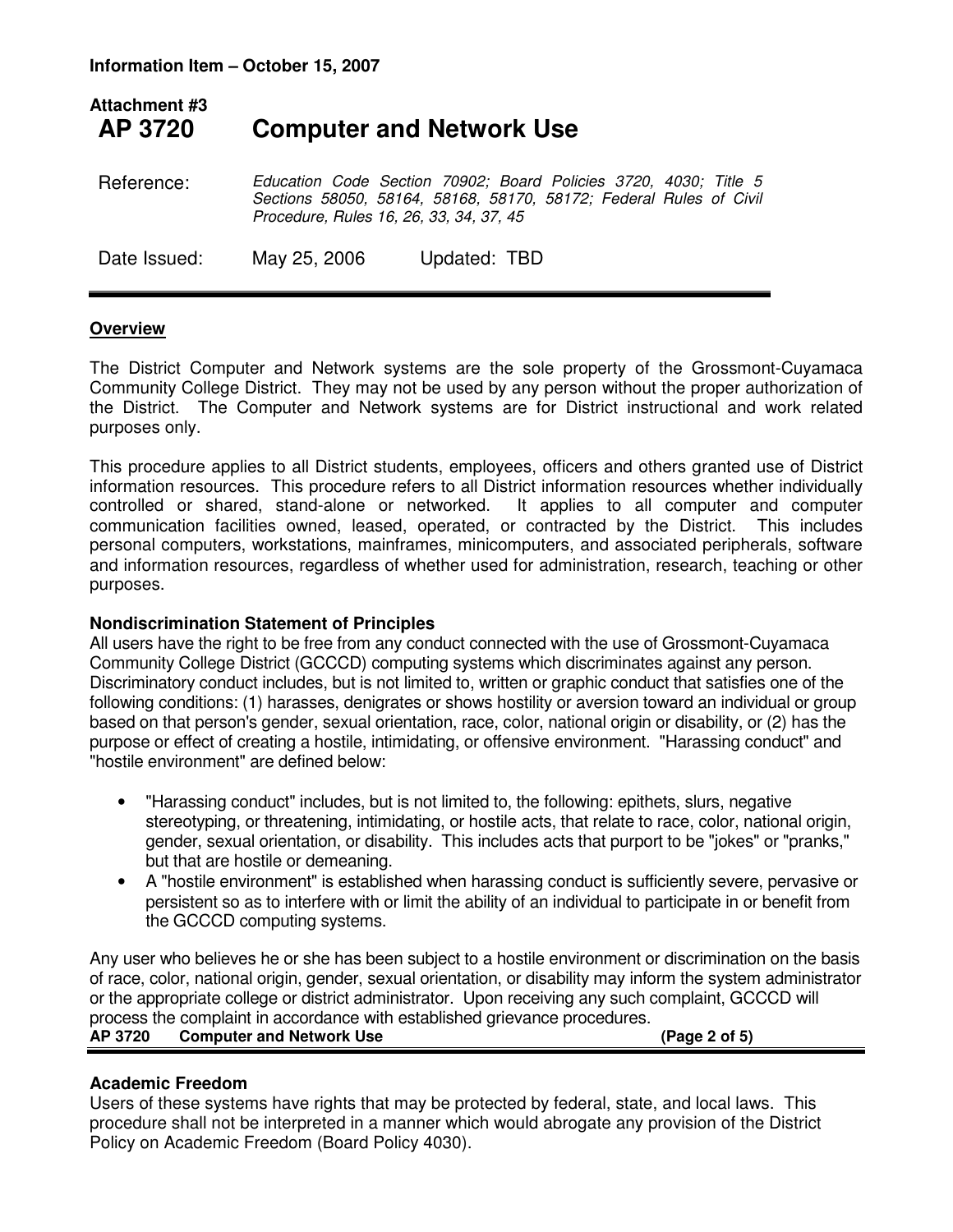#### **Conditions of Use**

Basic conditions of use are also defined by the Corporation for Education Network Initiatives in California (CENIC)/California Research and Education Network (CalREN) Acceptable Use Policy. The District adheres to basic conditions of use and industry standards as defined by CENIC/CalREN. The District may define additional conditions of use. Refer to Operating Procedure IS 11.

#### **Legal Process**

This procedure exists within the framework of the District Board Policy and state and federal laws. A user of District information resources who is found to have violated any of these policies will be subject to disciplinary action up to and including but not limited to loss of information resources privileges; disciplinary suspension or termination from employment or expulsion and/or civil or criminal legal action.

#### **Copyrights and Licenses**

Computer users must respect copyrights and licenses to software and other on-line information.

- Copying Software protected by copyright may not be copied except as expressly permitted by the owner of the copyright or otherwise permitted by copyright law. Protected software may not be copied into, from, or by any District facility or system, except pursuant to a valid license or as otherwise permitted by copyright law.
- Number of Simultaneous Users The number and distribution of copies must be handled in such a way that does not violate the licensing rules for the product.
- Copyrights In addition to software, all other copyrighted information (text, images, icons, programs, etc.) retrieved from computer or network resources must be used in conformance with applicable copyright and other law. Copied material must be properly attributed. Plagiarism of computer information is prohibited in the same way that plagiarism of any other protected work is prohibited.

#### **Integrity of Information Resources**

Computer users must respect the integrity of computer-based information resources.

- Modification or Removal of Equipment Computer users must not attempt to modify or remove computer equipment, software, or peripherals without proper authorization from District Information Systems.
- Unauthorized Use Computer users must not interfere with others' access and use of the District computers. This includes but is not limited to: the sending of chain letters or excessive messages, either locally or off-campus; printing excess copies of documents, files, data, or programs, running grossly inefficient programs when efficient alternatives are known by the user to be available; unauthorized modification of system facilities, operating systems, of disk partitions; attempting to crash or tie up a District computer or network; and damaging or vandalizing District computing facilities, equipment, software or computer files.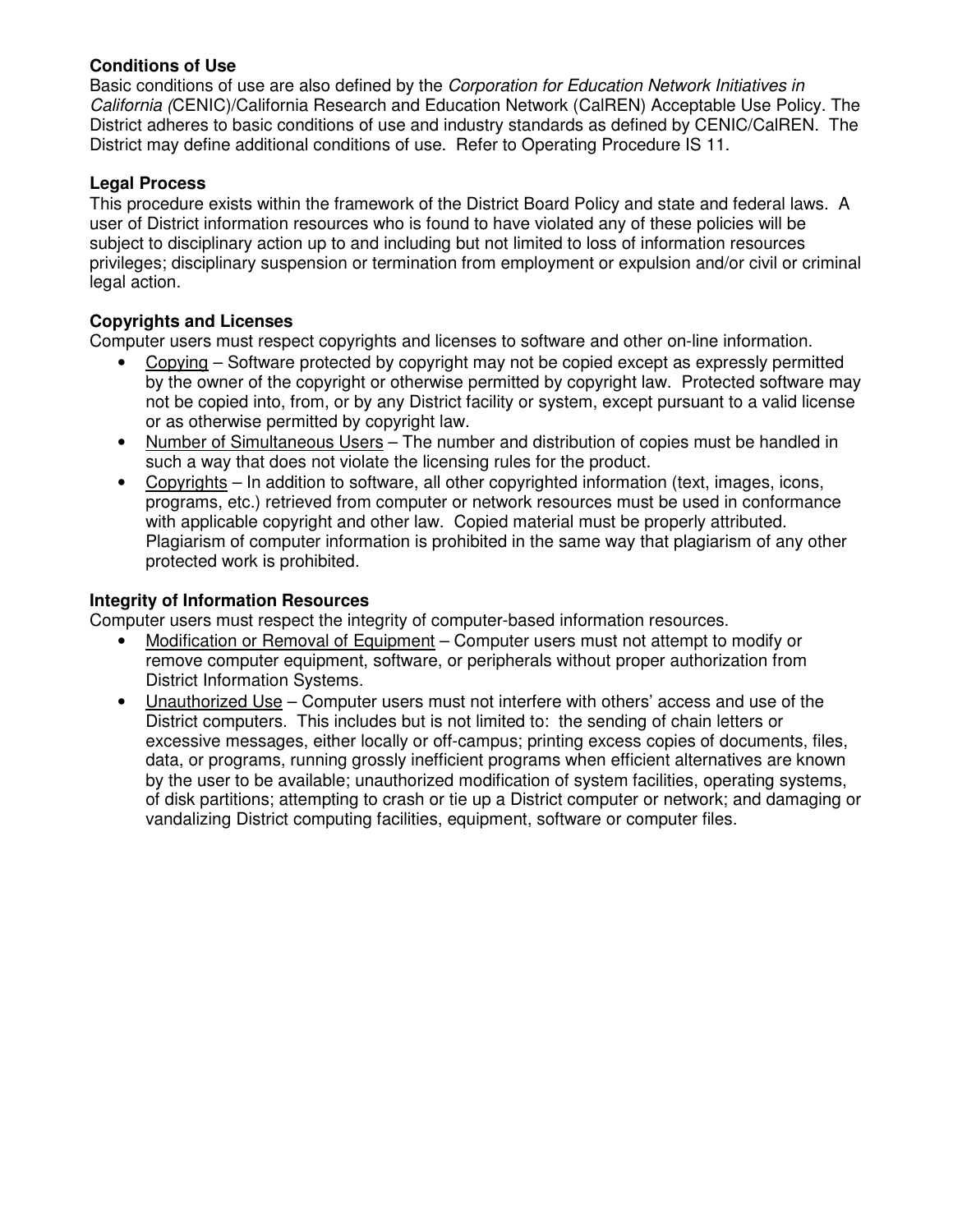• Unauthorized Programs – Computer users must not intentionally develop or use programs (including spam, viruses and worms) which disrupt other computer users or which access private or restricted portions of the system, or which damage the software or hardware components of the system. Computer users must ensure that they do not use programs or utilities that interfere with other computer users or that modify normally protected or restricted portions of the system or user accounts. The use of any unauthorized or destructive program will result in disciplinary action as provided in this procedure, and may further lead to civil or criminal legal proceedings.

#### **Unauthorized Access**

Computer users must not seek to gain unauthorized access to information resources and must not assist any other persons to gain unauthorized access.

- Abuse of Computing Privileges Users of District information resources must not access computers, computer software, computer data or information, or networks without proper authorization, or intentionally enable others to do so, regardless of whether the computer, software, data, information, or network in question is owned by the District. For example, abuse of the networks to which the District belongs or the computers at other sites connected to those networks will be treated as an abuse of District computing privileges.
- Reporting Problems Any defects discovered in system security must be reported promptly to the Information Systems Department so that steps can be taken to investigate and solve the problem.
- Password Protection A computer user who has been authorized to use a passwordprotected account may be subject to both civil and criminal liability if the user discloses the password or otherwise makes the account available to others without permission of the Information Systems Department with the exception that users may designate others to access their e-mail and voice mail accounts.

#### **Usage**

Computer users must respect the rights of other computer users. Attempts to circumvent these mechanisms in order to gain unauthorized access to the system or to another person's information are a violation of District procedure and may violate applicable law.

- Unlawful Messages Users may not use electronic communication facilities to send defamatory, fraudulent, harassing, obscene, threatening, or other messages that violate applicable federal, state or other law, Student Code of Conduct or District policy, or which constitute the unauthorized release of confidential information.
- Commercial Usage Electronic communication facilities may not be used to transmit commercial or personal advertisements, solicitations or promotions (see Commercial Use, below.)
- Information Belonging to Others Users must not intentionally seek or provide information on, obtain copies of, or modify data files, programs, or passwords belonging to other users, without the permission of those other users. This type of information includes course-specific materials for purposes other than those intended by the instructor.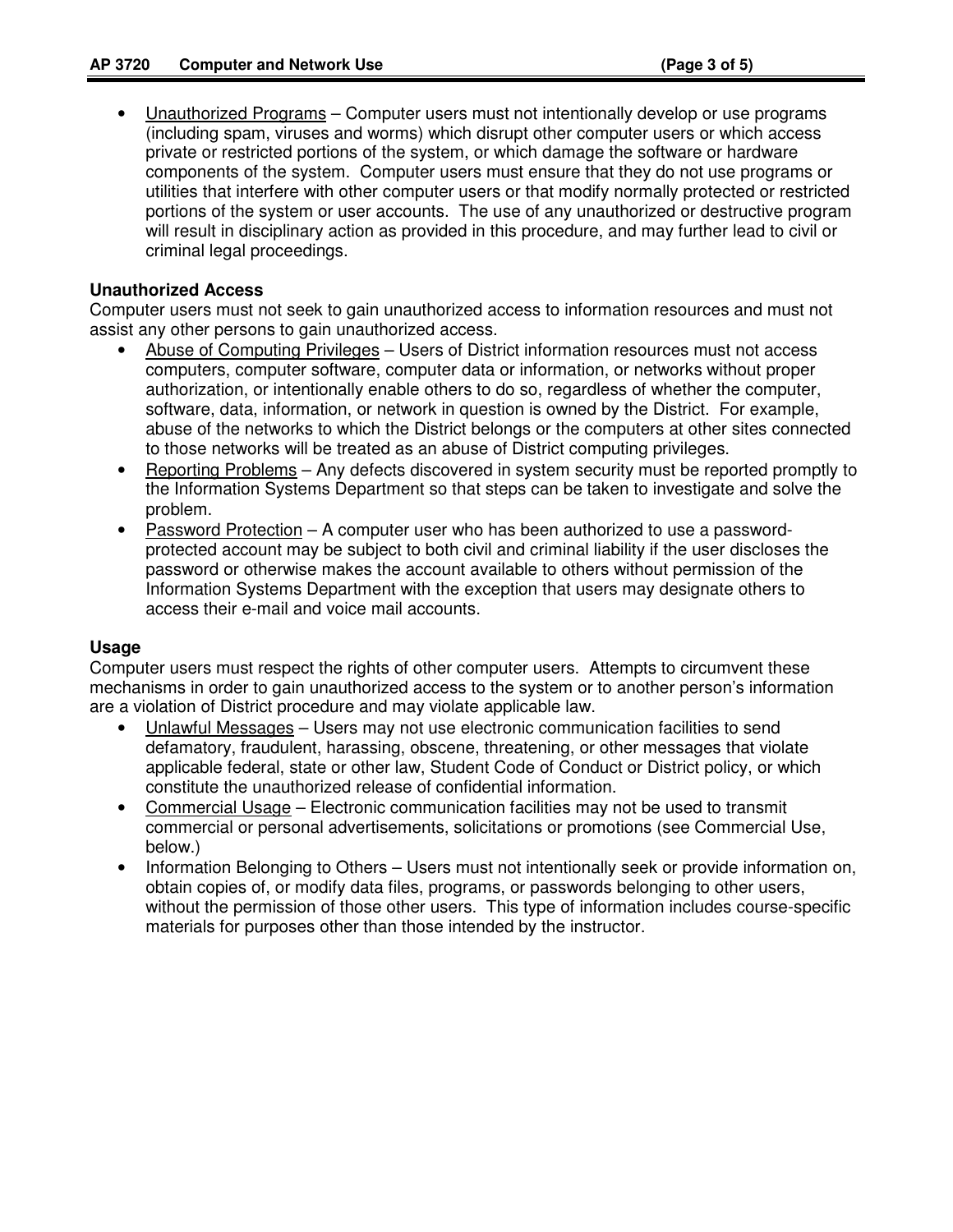- Rights of Individuals Users must not release any individual's (student, faculty, and staff) personal information to anyone without proper authorization.
- User Identification Users shall not send unauthorized communications or messages anonymously or without accurately identifying the originating account or station. Examples of permissible anonymous communications are student evaluations and responses to accreditation surveys.
- Political, Personal and Commercial Use The District is a non-profit, tax-exempt organization and, as such, is subject to specific federal, state and local laws regarding sources of income, political activities, use of property and similar matters. Political activities shall not include the dissemination of course-related materials discussing, presenting, or analyzing political positions, opinions or commentaries. In addition, District information technology resources must not be used for partisan political activities where prohibited by federal, state or other applicable laws, or District policies.
- Personal Use District information resources should not be used for personal activities not related to appropriate District functions. Incidental uses may be allowed and may include checking non-district e-mail accounts, the weather, traffic, news, stocks, etc. for a brief period of time at the discretion of legitimate supervision. Certain computers may be designated for "public use" and non-District functions are allowed. Examples of public use areas include specified workstations in labs, wireless hot spots, etc.
- Commercial Use District information resources may not be used for commercial purposes. Individual personal advertisements in authorized internal newsletters will not be considered a commercial purpose. Users also are reminded that the ".cc" and ".edu" domains on the Internet have rules restricting or prohibiting commercial use, and users shall abide by the rule governing those domains.

#### **Disclosure**

- No Expectation of Privacy The District reserves the right to access all use of the District network and computers to assure compliance with these policies. Users should be aware that they have no expectation of privacy in the use of the District network and computer resources. The District will exercise this right only for legitimate District purposes, including but not limited to ensuring compliance with this procedure and the integrity and security of the system.
- Possibility of Unintended Disclosure Users must be aware of the possibility of unintended disclosure of communications.
- District's Disclosure Responsibility Users must be aware that all electronic communications and electronic documents may be subject to disclosure by the District in response to law enforcement investigations, judicial orders, California Public Records Act requests and other requests/demands that are outside of the District's control to limit or deny. Additionally, the District may be prohibited from notifying the user of the disclosure demand and/or the response to that demand.
- Retrieval It is possible for information entered on or transmitted via computer and communications systems to be retrieved, even if a user has deleted such information.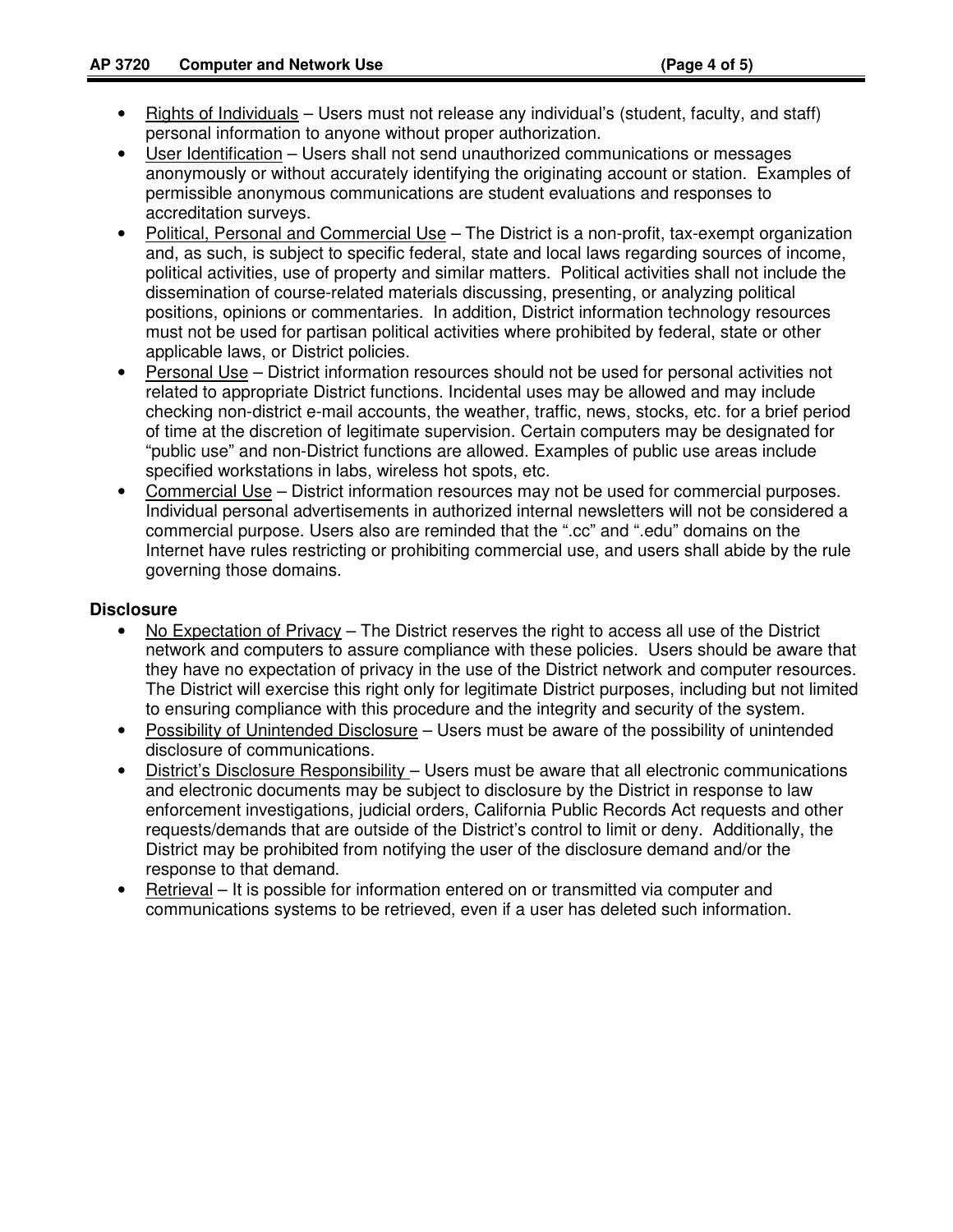- Public Records The California Public Records Act (Government Code Sections 6250 et seq.) includes computer transmissions in the definition of "public record" and nonexempt communications made on the District network and computers must be disclosed by the District if requested by a member of the public.
- Litigation Computer transmissions and electronically stored information may be discoverable in litigation.

#### **Dissemination And User Acknowledgment of This Procedure**

All users shall be provided copies of these procedures and be directed to familiarize themselves with them.

Any disciplinary action will be in accordance with Board policy, labor/management negotiated agreements, and the Student Discipline Procedures handbook.

Users shall sign and date an acknowledgement and waiver stating that they have read and understand this procedure, and will comply with it. Where possible, a "pop-up" screen describing the agreement shall appear prior to accessing the network.

This acknowledgment and waiver shall be in the form as follows: